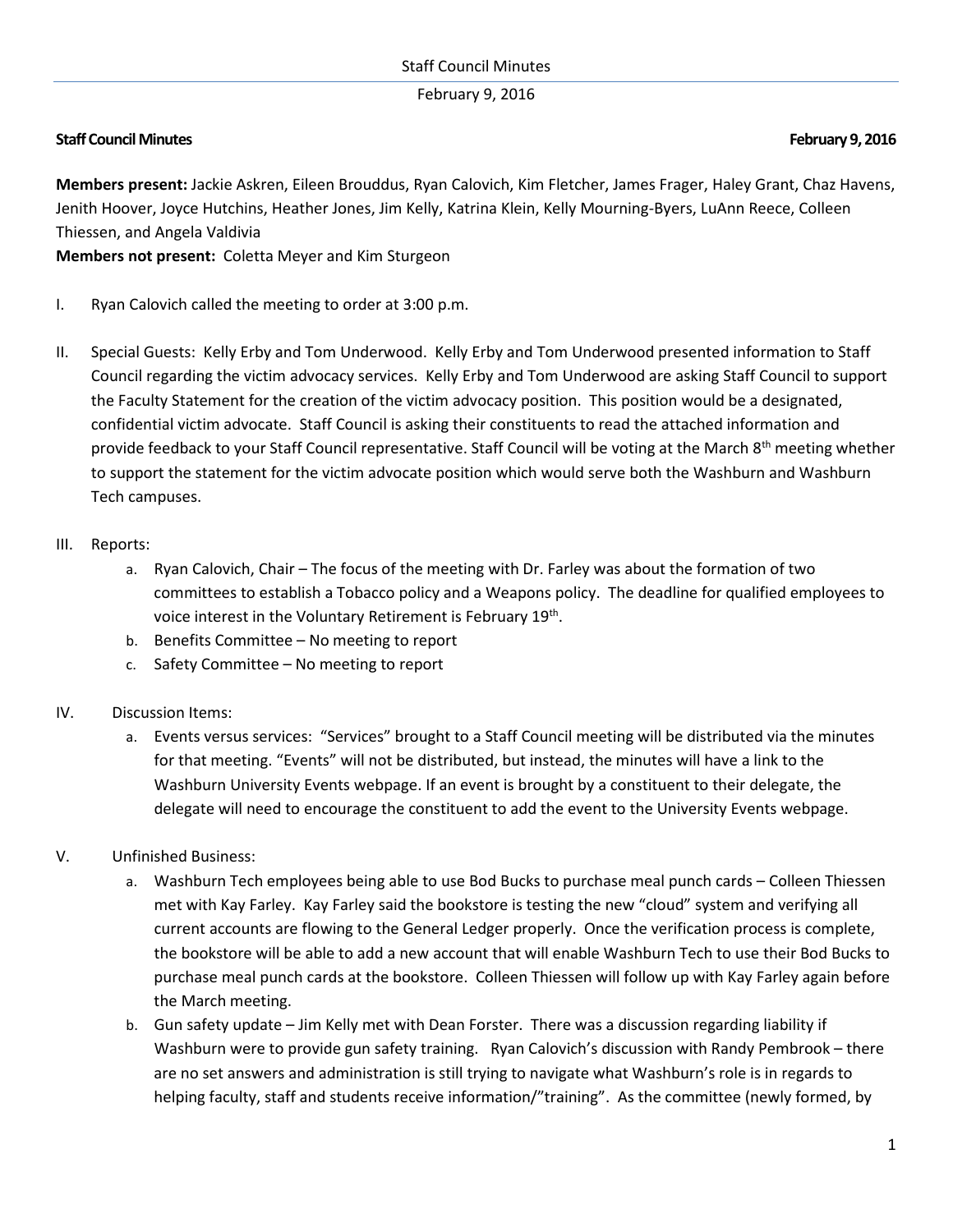### February 9, 2016

President Farley, Weapons committee) meets, answers to questions that have arisen in Staff Council will become clearer.

# VI. New Business:

- a. Victim Advocate Professional Staff Council is asking all constituents to read the attached "Victim Advocate Statement" and "Victim Advocate Statement Q & A" documents and to provide feedback to their representative. Staff Council will vote at the March meeting on whether or not to support the creation of a Victim Advocate position.
- b. Pay stubs Several departments on campus are suggesting that Washburn dispense with sending paper payroll stubs in campus mail to all employees as most employees have direct deposit. The question was asked, if Washburn must distribute payroll stubs, can employees be given the option of opting out of having the payroll stub printed? There would be a cost savings by not printing. Joyce Hutchins will visit with Chris Leach and report back at the March meeting.
- c. Employee Recognition Ryan Calovich will be presenting the awards, and he's requested eight volunteers for greeting and handing out programs. The following eight delegates volunteered: Katrina Klein, Angela Valdivia, LuAnn Reece, Jackie Askren, Haley Grant, Kimberly Fletcher, Colleen Thiessen, and Jenith Hoover. Ryan Calovich is looking in to how early the greeters need to be there.

# VII. Announcements

- a. April  $20^{th}$  is the Employee Recognition Ceremony from 3:00 pm to 5:00 pm.
- b. Washburn University VITA site Law Building  $1^{st}$  Floor free income tax assistance from 9:00 am 5:00 pm on Saturdays through April 16, for individuals and families with low to moderate incomes.
- c. Watch the Washburn Tech website for Open House and Orientation events.
- d. Below are two website links, one for Washburn University "Upcoming Events", and one for Washburn Tech. "Dates & Deadlines":
	- a. Washburn University: [Upcoming Events](http://washburn.edu/campus-life/events/index.html)
	- b. Washburn Tech.: [Dates & Deadlines](http://www.washburntech.edu/families/dates-deadlines.html)
- VIII. The next Staff Council meeting will be March 8<sup>th</sup>.
- IX. Ryan Calovich adjourned the meeting at 4:03 p.m.

Minutes submitted by Colleen Thiessen

Attachments: "Victim Advocate Statement" and "Victim Advocate Statement Q & A"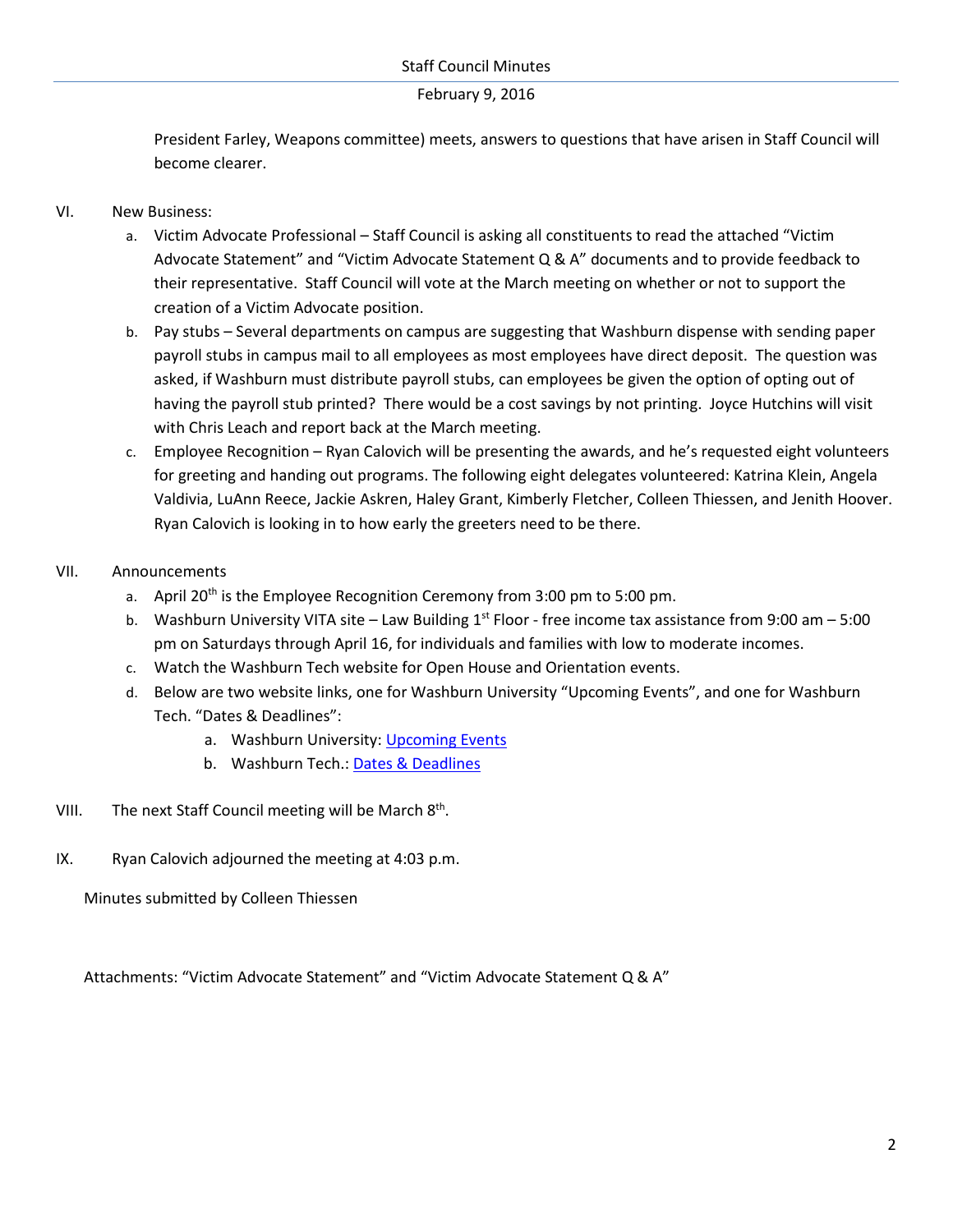- **Subject:** Faculty Statement of Support for a Victim Advocate at Washburn **University**
- **Description:** Washburn University does not employ a professional staff person designated to provide confidential services and advocacy to students and employees of Washburn and Washburn Tech who have experienced victimization. The U.S. Justice Department's Office on Violence Against Women (OVW) recently awarded Washburn University a major grant to develop sexual assault education and prevention. The Project Coordinator position this grant funds through September 2018 will not, however, be available to provide confidential victim advocacy services. It is our position that these services are urgently needed at Washburn.

A confidential victim's advocate would be available to assist victims/survivors in understanding and navigating university policies and procedures related to victimization and promote their academic and professional success and personal wellness. This professional position requires knowledge and competence in providing confidential, victim-centered, trauma-informed services in order to meet best-practice standards in responding to victims/survivors of sexual violence and harassment as well as all types of victimization.1 A confidential victim advocate is knowledgeable in crisis management, community referral services, and the criminal justice system. No other position on campus, including the Sexual Assault Education and Prevention Project Coordinator, currently provides these services, or has this crossdiscipline professional development and competency. A confidential victim's advocate would further be available to the greater Washburn and Washburn Tech communities to provide education and support, and facilitate conversations around preventing victimization, particularly sexual violence and harassment.

**Rationale:** Recent federal regulations regarding the reporting of students who experience incidents of sexual assault and harassment have intensified discussions at Washburn regarding appropriate responses to victims/survivors of sexual discrimination and abuse.

 $\overline{a}$ <sup>1</sup> The Association of Title IX Administrators (ATIXA), the nation's leading providing of Title IX training and certification, issued a position statement in August 2015 strongly endorsing the need for colleges and universities to provide free and confidential support and advocacy to students and employees who experience sexual assault, sexual harassment, or other gender-based or sex-based harassment or violence. "ATIXA Position Statement on the Need for Victim Advocates on College Campuses." Available at https://atixa.org/wordpress/wp-content/uploads/2012/01/2015-ATIXA-

Victim-Advocates-Position-Statement-FINAL.pdf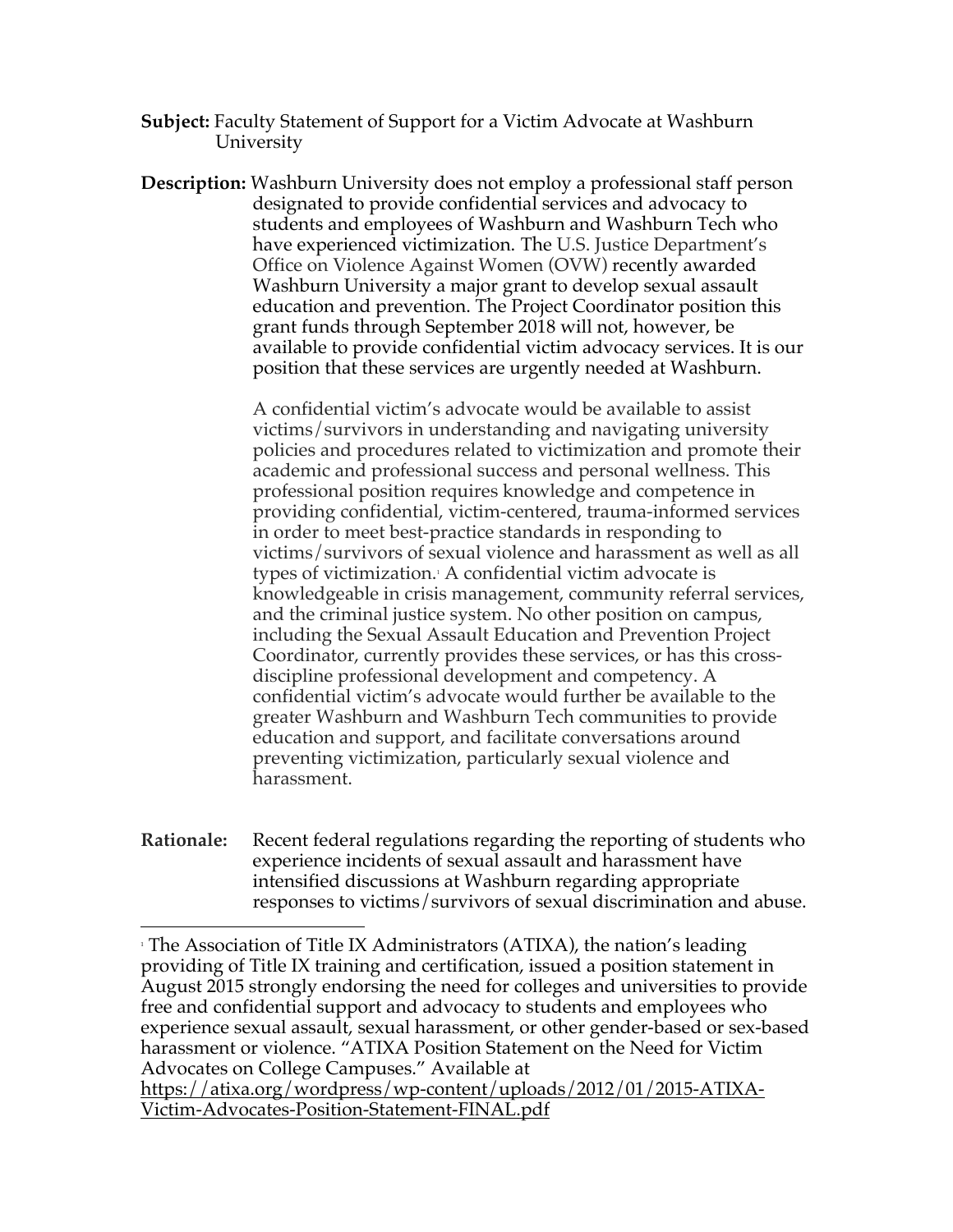Providing confidential victim-advocate services to students and employees who have experienced such victimization, as well as to those who have experienced other types of discrimination, including racial and ethnic bias, is not only organizationally ethical, it may also positively affect admissions and retention. Moreover, victim-advocate services would augment the University's compliance with Title IX by helping to increase reporting of incidents of sexual discrimination, including sexual violence and harassment, on Washburn's campuses.

Universities across the nation have increasingly assumed a proactive service response to victims, particularly those who have experienced sexual violence and harassment. <sup>2</sup> It is no longer considered innovative for a university to have confidential victim services on campus. As students and parents compare universities and services, having a comprehensive response may help to convey the impression that Washburn is a student-centered institution and result in improved admissions.

Furthermore, the impact of victimization on admitted students' emotional and social functioning is frequently such that academic performance is impaired and thereby negatively affects retention of these students. <sup>3</sup> A recent survey of Washburn students revealed that in the past year over 28% experienced a traumatic event(s) and almost 19% reported having witnessed a traumatic event(s). Further, over a quarter of the respondents reported having haunting memories, nightmares, physical reactions, excessive vigilance, and/or flashbacks related to the event(s). <sup>4</sup> While the survey did not define "traumatic event" as victimization, a victimization event, especially violent victimization like a sexual assault, is often traumatic. Sexual victimization rates tend to be higher for traditional college-age students than most other age groups. Indeed, the White House Task Force to Protect Students

 $\overline{a}$ 

<sup>2</sup> For example, the University of Kansas, Kansas State University, and Emporia State University all currently provide confidential victim advocacy services on campus.

<sup>3</sup> According to one study: "sexual assault has a deleterious impact on college women by adding academic impairment to negative health and mental health sequelae."Carol Jordan, Jessica Combs, and Gregory Smith, "An Exploration of Sexual Victimization and Academic Performance Among College Women" *Trauma Violence Abuse* 15.3 (July 2014): 191-200. Available:

http://uknowledge.uky.edu/ipsvaw\_facpub/38

<sup>4</sup> Jody Toerber-Clark, "Behavioral Health Assessment of Washburn University," Washburn University DNP Project, 2015.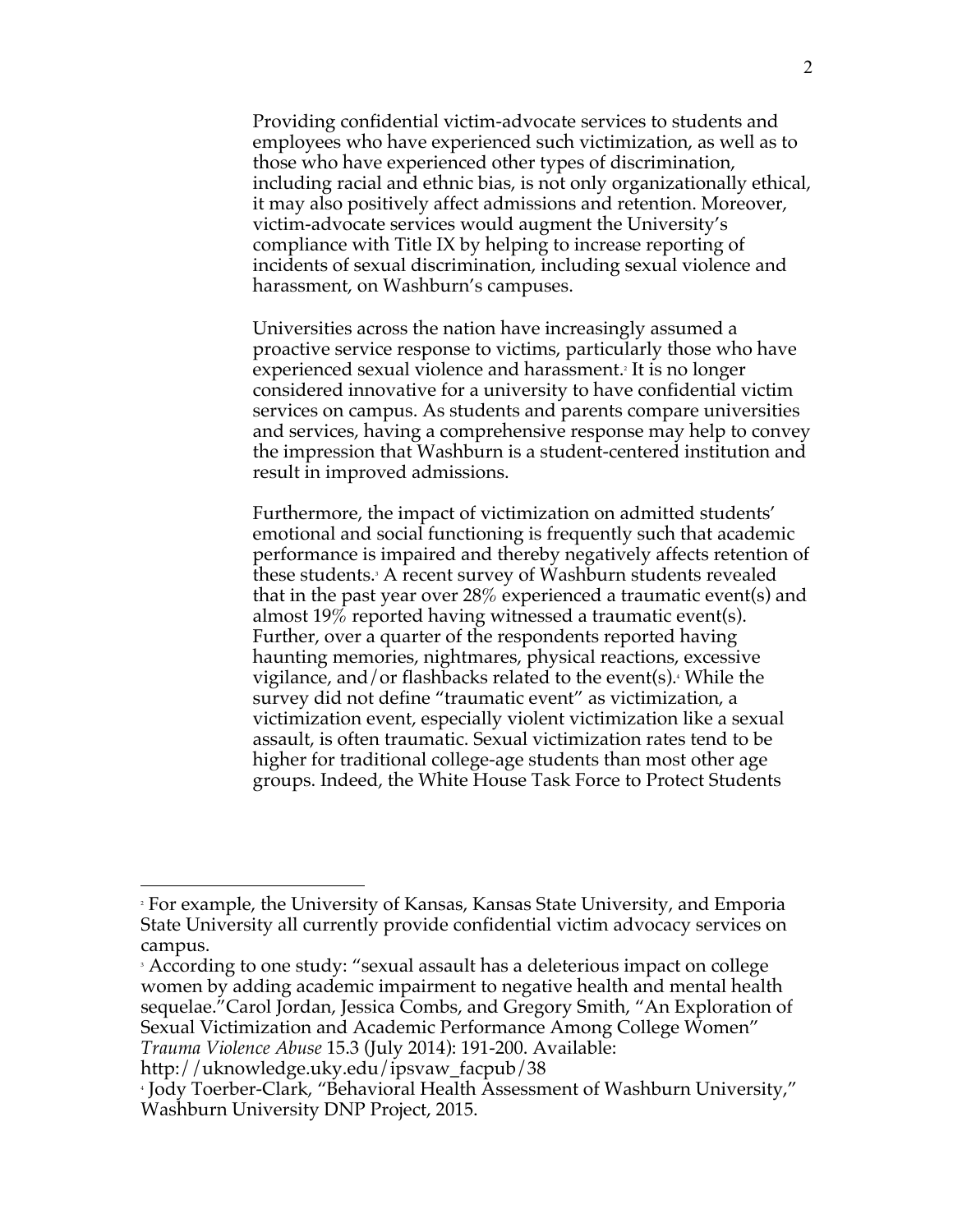from Sexual Assault reported in 2014 that at least one in five college students experience sexual assault during their college careers.<sup>5</sup>

Negative experiences regarding institutional responses to reports of sexual assault and harassment in which institutional personnel may express adverse attitudes centering on attributions of blame toward the victim/survivor may exacerbate the traumatic impact on the victim/survivor, thus further affecting student performance and attrition. Fortunately, however, research seeking to understand these effects has demonstrated the efficacy of various interventions to decrease individuals' victim-blaming attitudes and to improve services for individuals who have experienced victimization, particularly sexual violence and harassment.7 Thus, appropriate responses by the University to victims/survivors may improve performance and retention of both students and employees at Washburn.

Confidentiality is vital to the effectiveness of a victim advocate. Studies demonstrate that confidentiality helps establish an environment in which victims/survivors feel more comfortable seeking assistance, thereby leading to higher rates of reporting among victims and increasing the likelihood that victims/survivors will participate in the formal investigation process.<sup>8</sup> Moreover,

*Violence and Victims* 14.3 (Fall 1999): 251-275.<br><sup>7</sup> Rebecca Campbell, "Rape survivors' experiences with the legal and medical systems: Do rape victim advocates make a difference? *Violence Against Women*  12.1 *(January 2006)*: 30-45. John D. Foubert. "The Longitudinal Effects of a Rape-Prevention Program on Fraternity Men's Attitudes, Behavioral Intent, and Behavior" *Journal of American College Health* 48 (2000): 158-163.

Available at http://works.bepress.com/john\_foubert/29.

 $\overline{a}$ 

Mara G. Latts and Charles J. Gelso, "Countertransference Behavior and Management with Survivors of Sexual Assault," *Psychotherapy: Theory, Research, Practice, Training*, 32.3 (1995): 405-415.

<sup>5</sup> *Not Alone: The First Report of the White House Task Force to Protect Students from Sexual Assault*. Available at https://www.notalone.gov/assets/report.pdf<br>• Rebecca Campbell and Sheela Raja, "Secondary Victimization of Rape Victims: Insights from Mental Health Professionals who Treat Survivors of Violence,"

In one study, Ronet Backman finds "Another reason for not reporting to police acknowledged by women is the lack of confidentiality provided to rape victims who do report. Another survey suggested that women would be less inhibited to report a sexual assault if they could be assured that their names would not appear in the newspaper and that their anonymity would be protected. "The Factors related to Rape Reporting Behavior and Arrest: New Evidence from the National Crime Victimization Survey." Available at

https://docs.google.com/document/d/1Yn0JC3G9vsZNQqaKIU2EWP3HUxaR hOA78QQOaDhXJ5Y/edit. See also Rebecca Campbell, "Rape Survivors' Experiences with the Legal, Medical, and Mental Health Systems," *Violence Against Women* 12.1 (January 2006): 30-45. A more recent 2006 study concurs.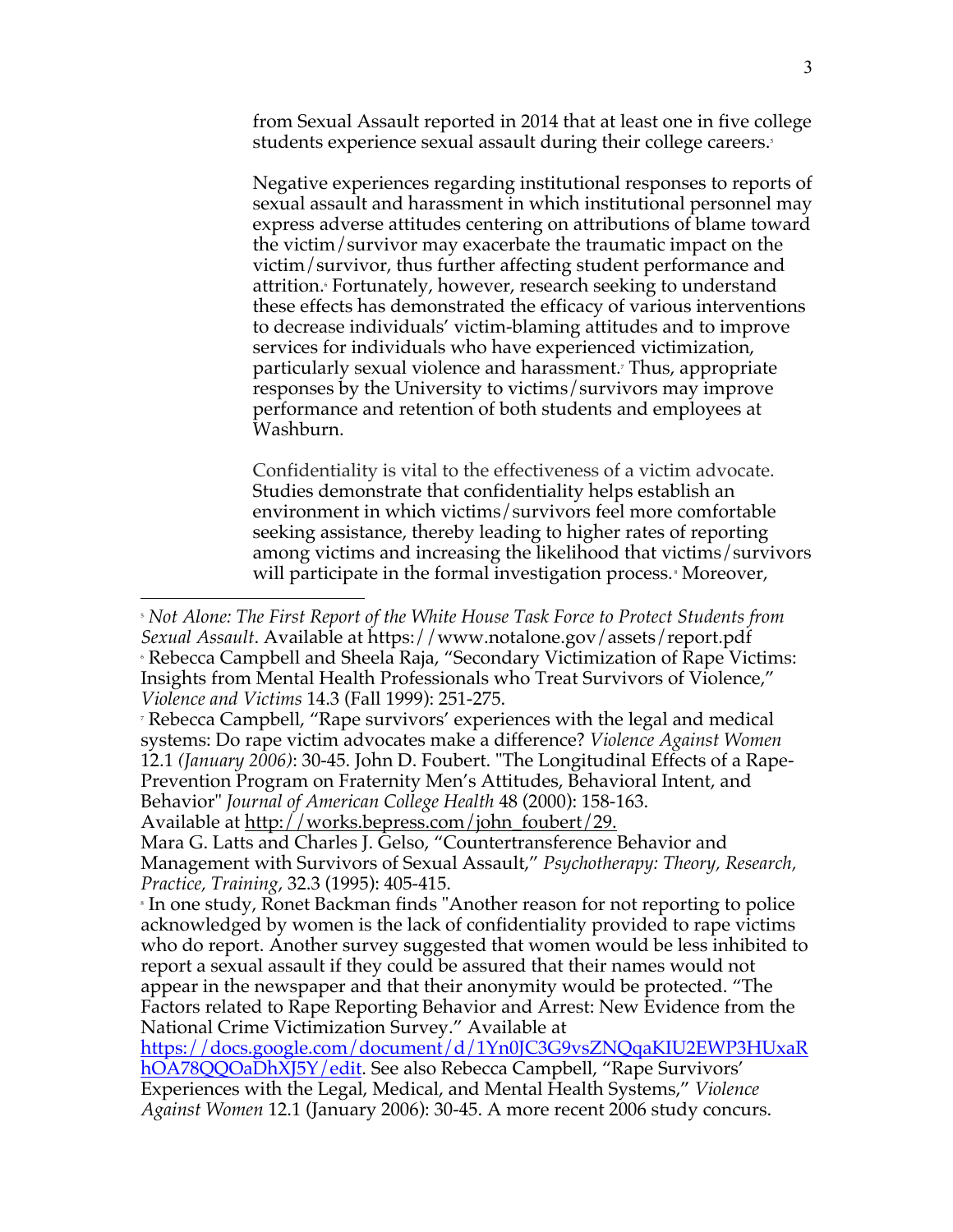confidentiality plays a key role in the recovery process of victims/ survivors by allowing them to exercise power within their right to choose what information to share, with whom, when, and how. Finally, confidentiality is a respected part of many service providers' ethical codes, including the ethics codes of all of the helping professions represented on this campus. $\sqrt[n]{\ }$ 

Failure to provide confidential advocacy resources as an early step in the reporting process increases risk to students and to the university. Students who begin the reporting process without fully understanding the limitations to confidentiality are at risk of feeling disempowered by having personal information shared against their will. To the extent that personal information becomes public, they may be at risk of emotional, social, and/or practical harm should their peer group, family, home community, or professional network respond negatively to the information. This is particularly important in light of Washburn's active efforts to recruit students from diverse global communities, where reports of sexual victimization may have especially devastating effects. A confidential advocate can fully explain the limits of confidentiality at each step of the reporting process, allowing students to make informed decisions and reducing the likelihood that a student will regret seeking help. This protects the students' interests and simplifies the important work of the /Title IX Coordinator/EEOC officer, who will be less likely to be put in the position of being required to pursue an investigation against a student's preference. Finally, we believe that in most circumstances the reputation of the university will not benefit from pursuing an investigation against the preferences of a victim of sexual assault. A confidential advocate can reduce the likelihood of this situation occurring.

In addition to facilitating the reporting process and helping victims/survivors heal, a confidential victim's advocate would be available to collaboratively develop (e.g., with Sexual Assault Education and Prevention Coordinator, WU Police, WU counseling, etc.) and continuously implement (i.e., after conclusion of the OVW grant) consultation and support to faculty, staff, and students in an effort to prevent sexual victimization at Washburn and augment existing student advocacy support structures,

 $\overline{a}$ 

http://www.centerforethicalpractice.org/publications/articles-mary-alicefisher/protecting-confidentiality-rights/

Marjorie R. Sable, et al., "Barriers to Reporting Sexual Assault for Women and Men: Perspectives of College Students," *Journal of American College Health* 55, no. 3 (November/December 2006): 157-62.

<sup>9</sup> Judith Herman, *Trauma and Recovery: The Aftermath of Violence—From Domestic Abuse to Political Terror (*New York: Basic Books, 1997).

<sup>10</sup> For example, see Mary Alice Fisher, "Protecting Confidentiality Rights: The Need for an Ethnical Practice Model." Available at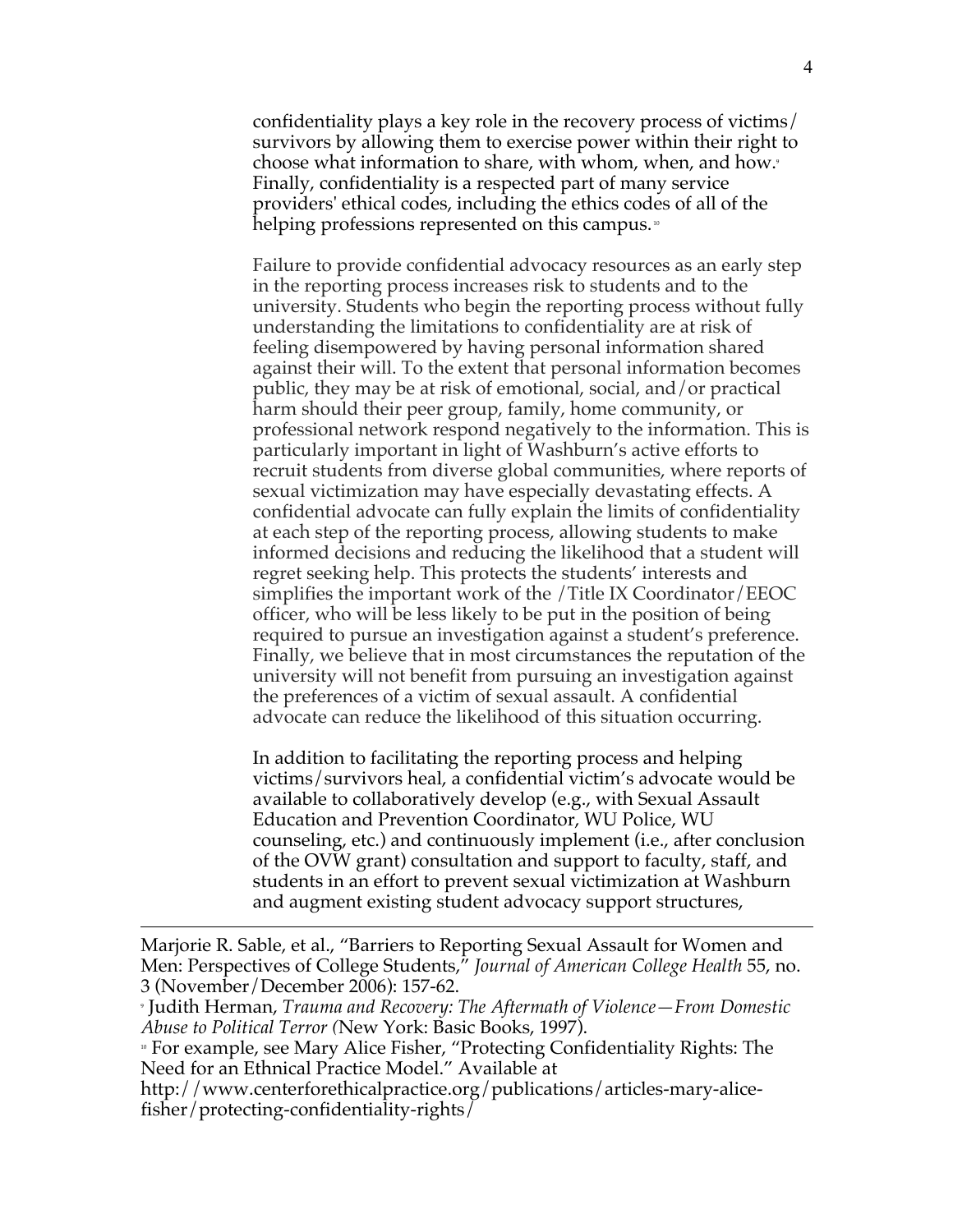including diversity initiatives like ALLY training and other initiatives. It is likely, then, that faculty, staff, and students would view the position as a supportive resource provided by the University.

Some colleges have resisted providing victim advocate services based on a misunderstanding that doing so would obligate them to provide an advocate for an individual accused of sexual misconduct as well. According to the Association of Title IX Administrators (ATIXA), the nation's leading providing of Title IX training and certification: 

> Although the reauthorization of the Violence Against Women Act (VAWA - 2013) requires that all parties have the same opportunities to have others present at any institutional disciplinary meeting or proceeding, and to have the same opportunity to be accompanied by an advisor of their choosing, nothing in the law or in the concept of equity would require colleges to provide an advocate to the individual accused of misconduct. Rather, equity requires that an advocate be provided regardless of the gender of the victim/survivor.<sup>11</sup>

# **Faculty Expectations of Requested**

**Victim Advocate:** Washburn has multiple faculty and staff members with expertise in victim advocacy. We therefore respectfully ask that these faculty and staff experts be predominately represented on a hiring search committee to select the confidential victim advocate(s) and have meaningful input regarding how this new staff member(s) will fit within the institution. Faculty requests of this position include, but are not limited to, the following:

> We request that the confidential victim advocate be an entity distinct and independent from the Title IX Coordinator/EEOC officer.<sup>12</sup>

<sup>&</sup>lt;sup>11</sup> "ATIXA Position Statement on the Need for Victim Advocates on College Campuses."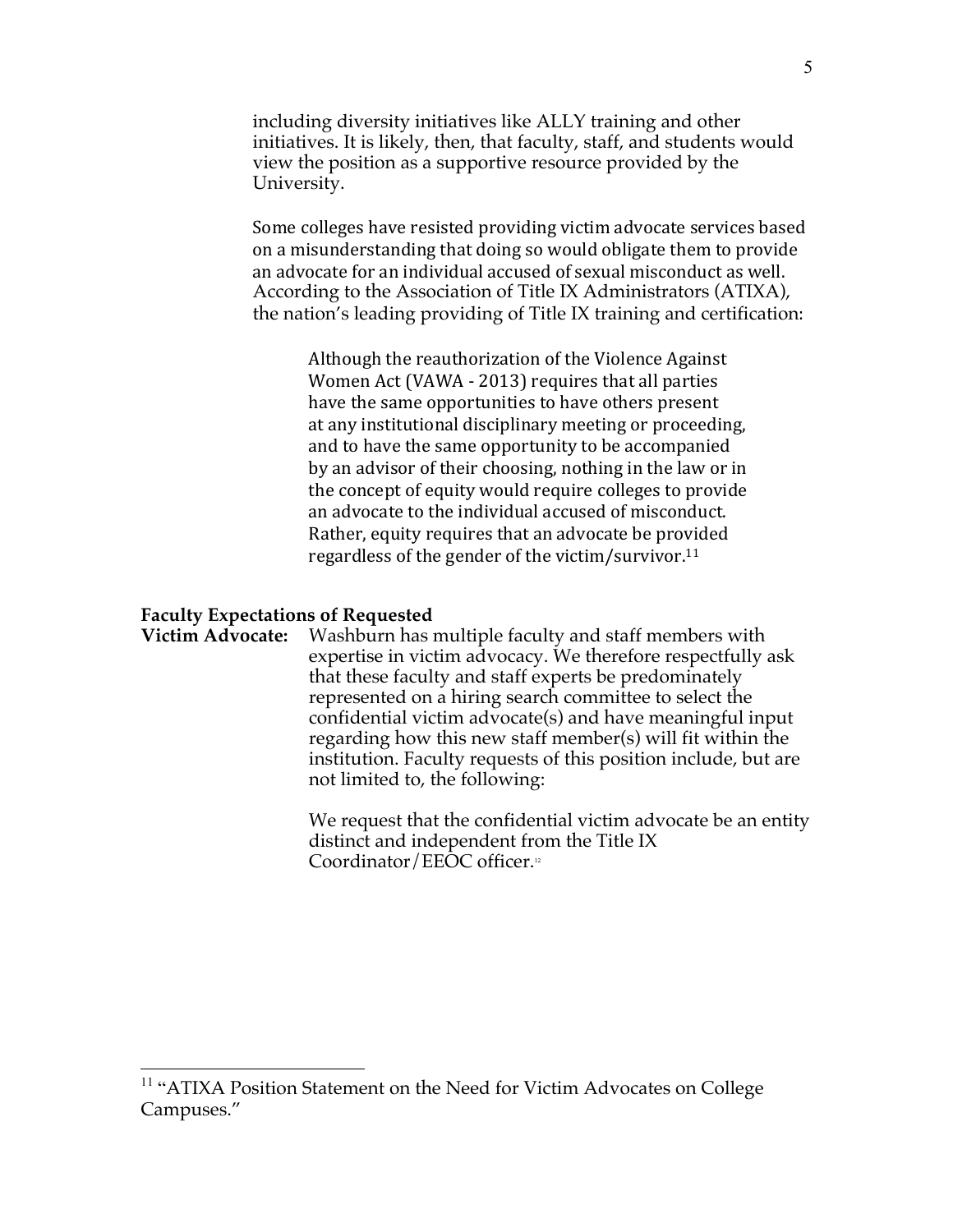We request that the confidential victim advocate be specially designated and trained to fulfill the roles outlined above, with a demonstrated ability to effectively provide confidential sexual assault victim/survivor services, as recommended by ATIXA. 13

It is our position that members of the faculty cannot adequately provide victim advocate services, as faculty members' job descriptions include evaluation of student performance. The roles of evaluation and advocacy will directly contradict one another in some cases. Moreover, faculty who are licensed helping professionals and who are requested to engage in dual relationships that go against their profession's code of ethics are putting their licenses in jeopardy. Finally, the advocacy support a student may need is likely to exceed the capacity of a faculty member. $44$ 

We request that the advocate offset Title IX restrictions pertaining to reporting for faculty.<sup>15</sup>

We are asking the faculty senate to petition the administration**:** 

 $\overline{a}$ 

 $12$  Competency Standard 3.2 of the National Victim Assistance Standards Consortium is to "value the victim's right to self-determination and advocate for victims' wants, rights, and needs." This cannot be accomplished by a professional who is required to uphold Title IX mandates as a primary part of her job description. National Victim Assistance Standards Consortium "Standards for Victim Assistance Programs and Providers." Available at http://ualr.edu/avaa/uploads/2010/07/Victim%20Standards.pdf. The roles of advocacy and reporting will directly contradict one another in some cases. The position statement of the ATIXA concurs, stating: "Advocates should have no institutional role in the investigation except to support and advocate for the victim/survivor."

 $14$  According to a recent survey of Washburn faculty and staff, respondents said they do not feel they have the necessary skills to identify (23.8%) and discuss (16.9%) mental health problems/concerns with students. Toerber-Clark, "Behavioral Health Assessment of Washburn University."

<sup>15</sup> The American Association of University Professor's October 2012 statement supports this stance. "Campus Sexual Assault: Suggested Policies and Procedures." Available at http://www.aaup.org/report/campus-sexual-assaultsuggested-policies-and-procedures.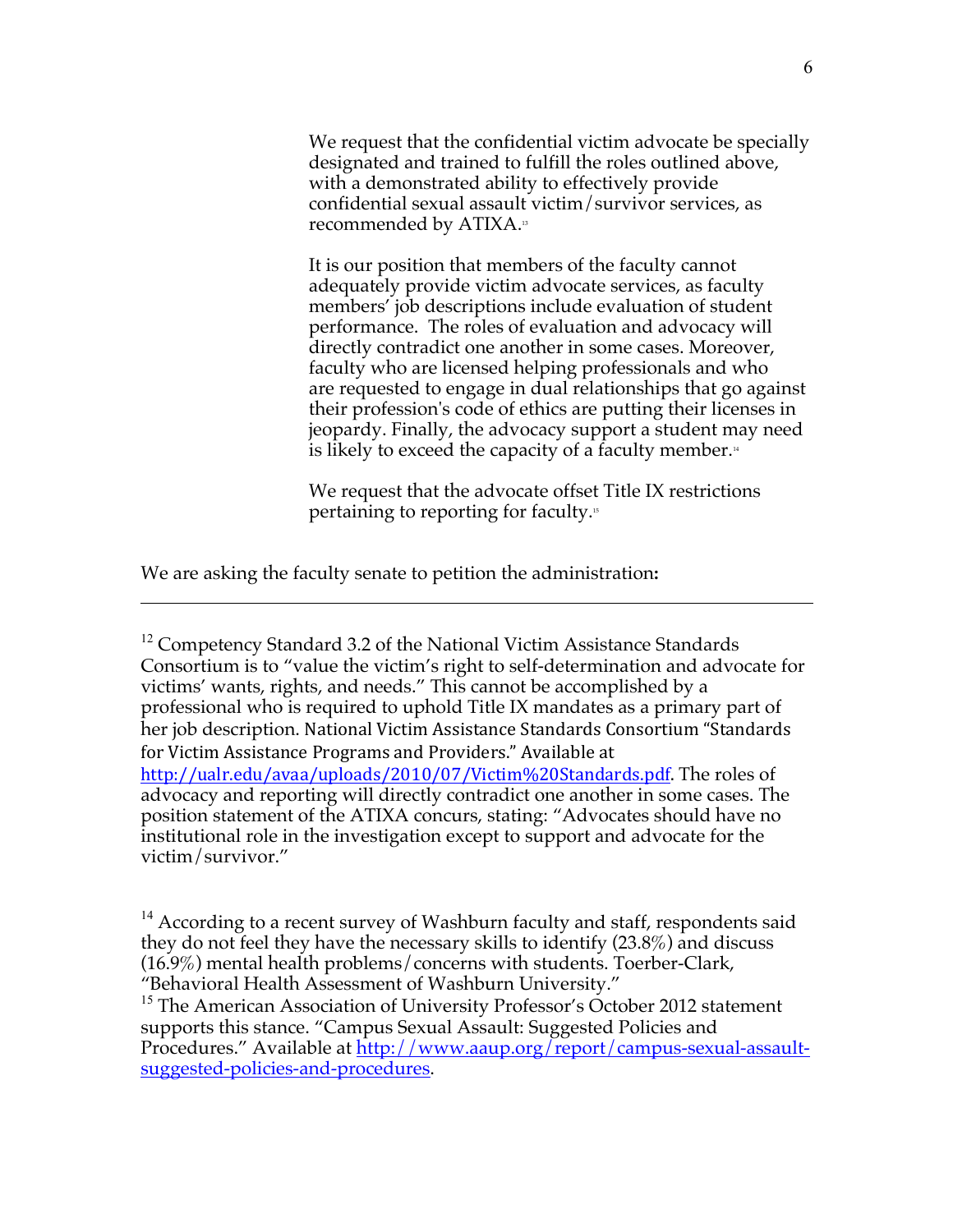- **A) to create a confidential victim advocate position capable of providing Victim Advocacy Services for students and employees at Washburn University and Washburn Tech.**
- **B) to request that faculty and staff with expertise in victim advocacy be predominately represented in the hiring process to select a person(s) for the provision of victim advocate services**
- C) **to request that faculty be given a prominent voice in the determination of how confidential victim advocacy services will fit within the institutional structure complying with federal reporting policy and best practice in victim advocacy on college campuses.**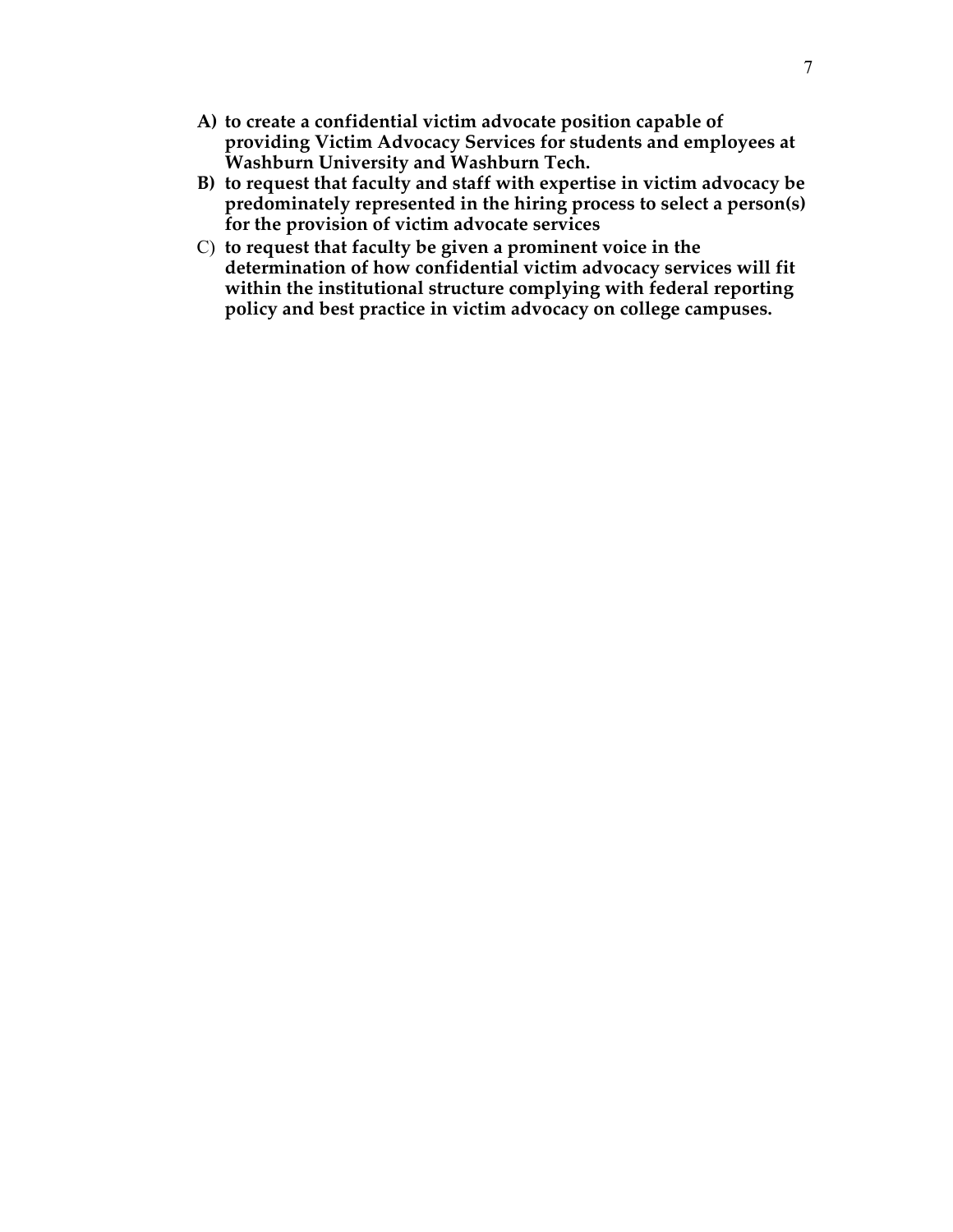# **Victim Advocate Statement Q & A:**

Statement Summary: The argument is presented to WU administration to provide victim advocacy services by hiring a designated, confidential victim advocate.

What is a victim advocate? A victim advocate assists victims/survivors in understanding and navigating university policies and procedures related to victimization and promotes their academic and professional success and personal wellness. Advocates offer victims information about the different options available to them and support victims' decision-making. This professional position requires knowledge and competence in providing confidential, victimcentered, trauma-informed services in order to meet best-practice standards in responding to victims/survivors of sexual violence and harassment as well as all types of victimization. A confidential victim advocate is knowledgeable in crisis management, community referral services, and the criminal justice system. No other position on campus, including the Sexual Assault Education and Prevention Project Coordinator, currently provides these services, or has this cross-discipline professional development and competency.

The way our statement is crafted, anyone who has experienced a victimization event would be eligible to receive advocacy services; the victim's advocate would not be limited to advocating for victims of sexual victimization.

Do we really need a victim advocate at Washburn? Yes. Victim advocacy services are urgently needed at Washburn. A recent study by the Bureau of Justice Statistics found that 1 in 4 college women will experience a completed sexual assault during their college careers. Less than 3% of sexual assaults get reported to school authorities. This same study concluded that concern related to confidentiality is one of the top three reasons students give as to why they do not report instances of sexual assault.

Furthermore, a Washburn study in 2015 found that 28% of students have directly experienced a victimization event. Another 19% have witnessed a victimization event. Such events directly affect schoolwork and grades and significantly increase the likelihood a victim/survivor will take time off from school, transfer, or drop out.

How would the services a victim advocate provides differ from existing services at Washburn? To help answer this question, please consider the following job descriptions of existing positions that would importantly overlap—but definitely not replicate—advocacy services:

o Washburn counseling services are focused on short-term counseling options in order to help students perform their best academically. The current therapy techniques offered include: solution-focused, biofeedback, cognitive behavioral therapy, and interpersonal techniques. Counseling is limited to 8 sessions per semester. Washburn counseling services does not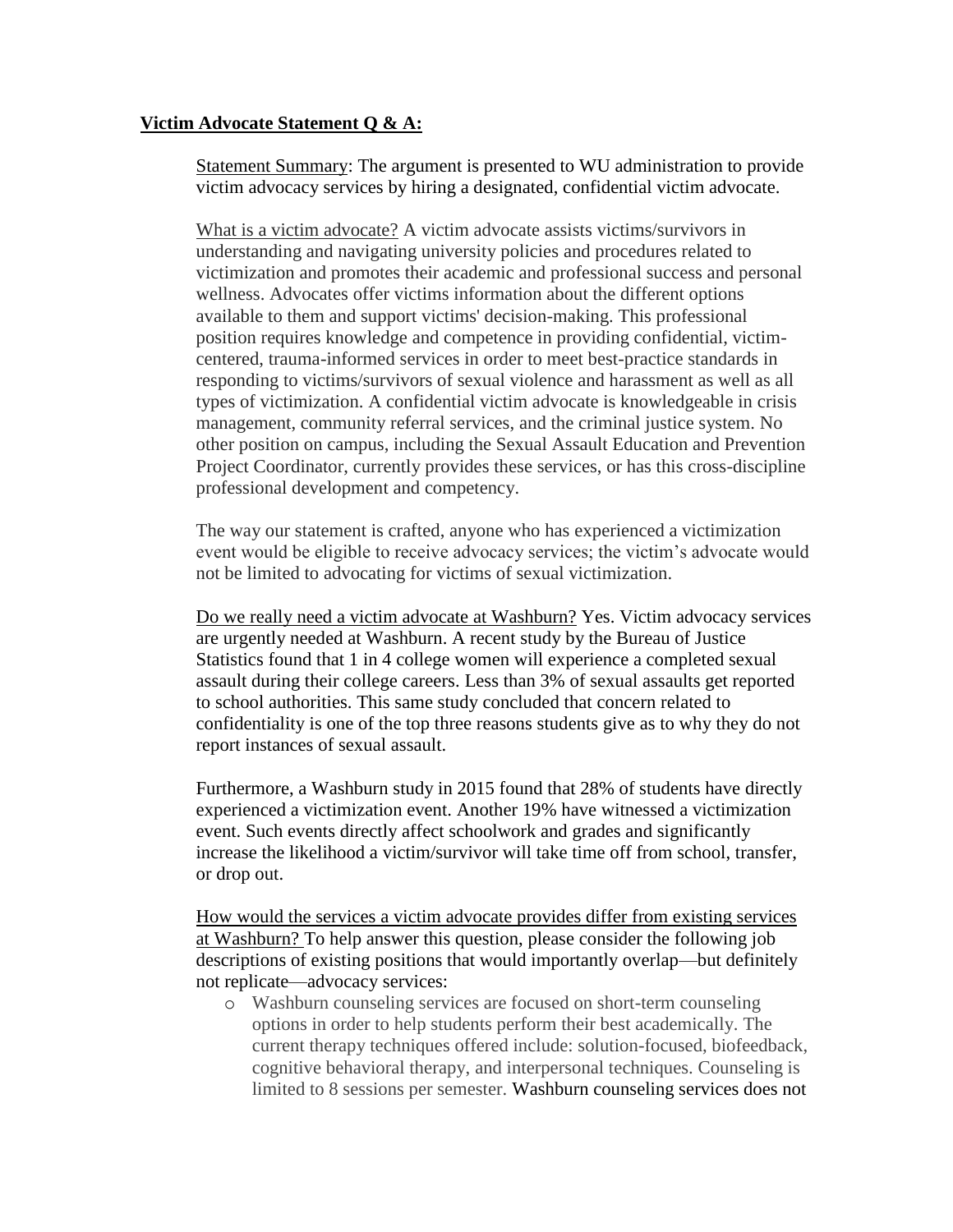advocate on behalf of victim/survivors. Counselors are not expected to provide information about the reporting or investigatory processes, or the criminal justice system.

- o Title IX Coordinator has primary responsibility for coordinating the WU's efforts to comply with and carry out its responsibilities under Title IX, which prohibits sex discrimination in all its operations. The Title IX coordinator oversees the University's response to reports and complaints that involve possible sex discrimination to monitor outcomes, identify and address any patterns, and assess effects on the campus climate. Sexual misconduct against students, including sexual harassment, sexual assault, rape, and sexual exploitation, can be a form of sex discrimination under Title IX. The IX Coordinator is tasked with addressing the wider school community and is not committed to providing direct individual services. The Title IX Coordinator is not a confidential resource. *The Association of Title IX Administrators (ATIXA), the nation's leading providing of Title IX training and certification, issued a position statement in August 2015 strongly endorsing the need for colleges and universities to provide free and confidential support and advocacy to students and employees to strengthen the ability of the Title IX Coordinator to equitably and effectively perform his/her job*.
- o Sexual Assault Prevention Grant Coordinator is a temporary posited funded until 2018 by the Office on Violence Against Women Grant Washburn received in fall 2015. This person will develop training modules to prevent sexual assault at Washburn. She will also disseminate this training throughout the University. This is not an advocacy position. The advocate position would actually provide coordination and would likely be able to assist in dissemination of sexual assault training on campus. The victim advocate position could provide for the continuation of grant funded efforts following termination of the funding.

What kind of education would the victim advocate have? Because it is a direct service position to faculty, staff, and students, we recommend a minimum of a bachelor degree in a related area and experience with direct services. The most common bachelor degree held by victim advocates seems to be a social work degree.

The need for confidentiality: It is absolutely critical that the victim advocate be a confidential resource on campus. By "confidential" we mean that disclosure to the advocate of sexual victimization would not initiate a university investigation.

Studies repeatedly demonstrate that confidentiality helps establish an environment in which victims/survivors feel more comfortable seeking assistance, thereby leading to higher rates of reporting among victims and increasing the likelihood that victims/survivors will participate in the formal investigation process. Recall the Bureau of Justice Statistics study cited above that listed lack of a confidential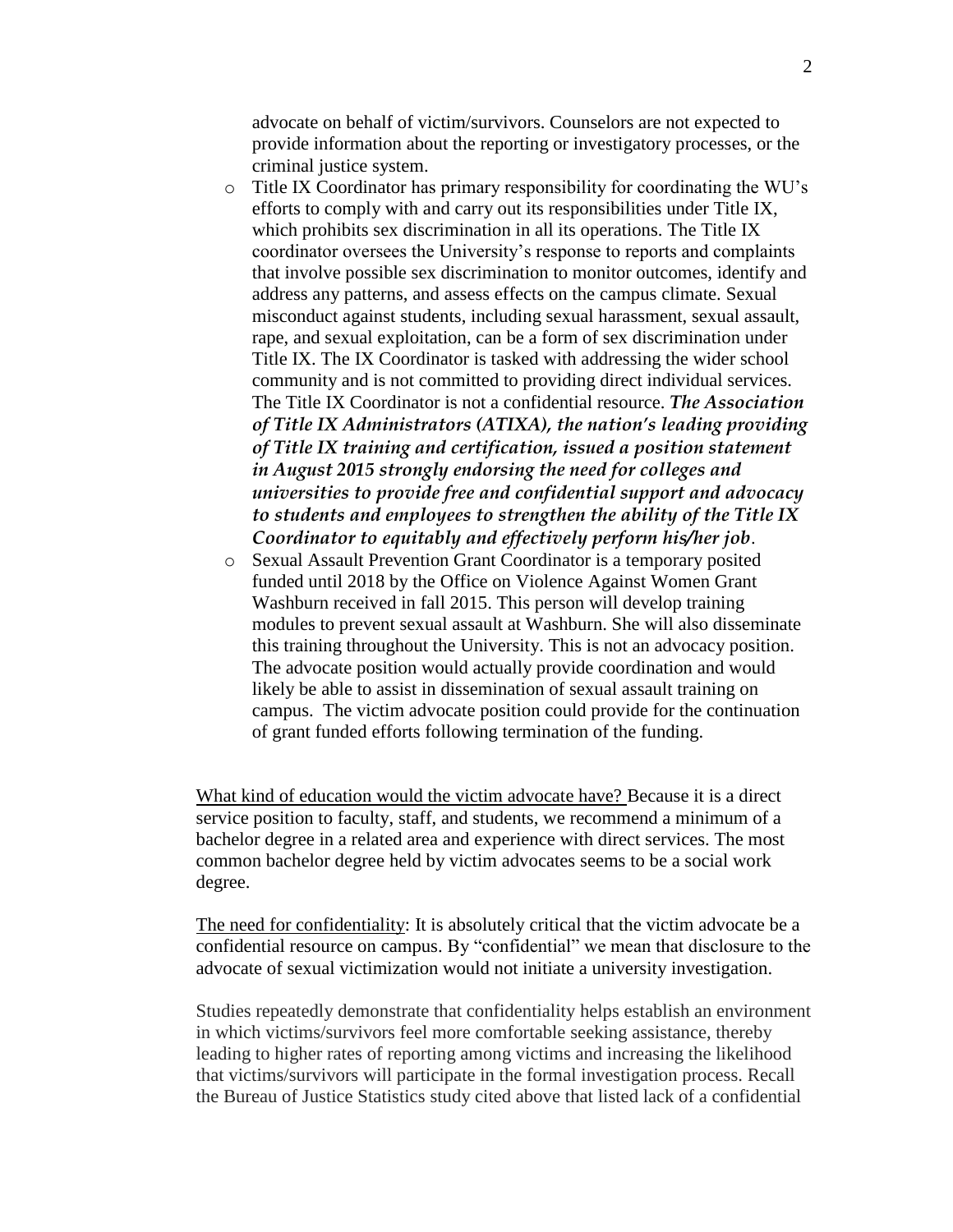resource on campus as one of the top three reasons college victims of sexual assault do not report to school authorities.

Moreover, confidentiality plays a key role in the recovery process of victims/survivors by allowing them to exercise power within their right to choose what information to share, with whom, when, and how.

Finally, confidentiality is a respected part of many service providers' ethical codes, including the ethics codes of all of the helping professions represented on this campus.

Would this be a full-time position? Yes. We would like for it to be. We anticipate that the number of students/employees seeking advocacy services will start out small and then grow considerably every year as trust in the advocate grows. This has been the case at other colleges and universities, including neighboring K-State and KU, which report 50% increases in the number of students seeking advocacy services per year. In order to build this trust, the victim advocate will need to spend considerable time doing outreach to students, faculty, and staff. In addition to doing outreach and providing services to clients, at Washburn, the advocate could serve as a dissemination vehicle for the sexual assault prevention education curricula that will be developed by the newly hired sexual assault prevention grant coordinator.

Logistics: This statement purposefully refrains from specificity on many important logistical points. *We feel it is important to first build broad support for hiring a victim advocate before becoming too focused on logistics*.

Moreover, we recognize that an advocate would be an administrative position. It is not our intention to dictate to the administration exactly how the position should function.

With this statement, we do ask, however, that faculty and staff with expertise in victim advocacy be given a prominent role in the hiring process to select the confidential victim advocate and in determining the institutional processes through which the confidential victim advocate would work with the Title IX officer and fit within the broader structure of the University. It is very important faculty and staff members trust the advocate because they must feel comfortable referring students to them in crisis situations.

The working group that drafted the statement certainly has ideas and recommendations about how the position *could* fit within the university's existing structure. Regarding organization and institutional hierarchy:

- o We request that the position not report to the Title IX Coordinator
- o The position could report directly to the president, as the IRB chair currently does. This would provide greater autonomy to the victim advocate.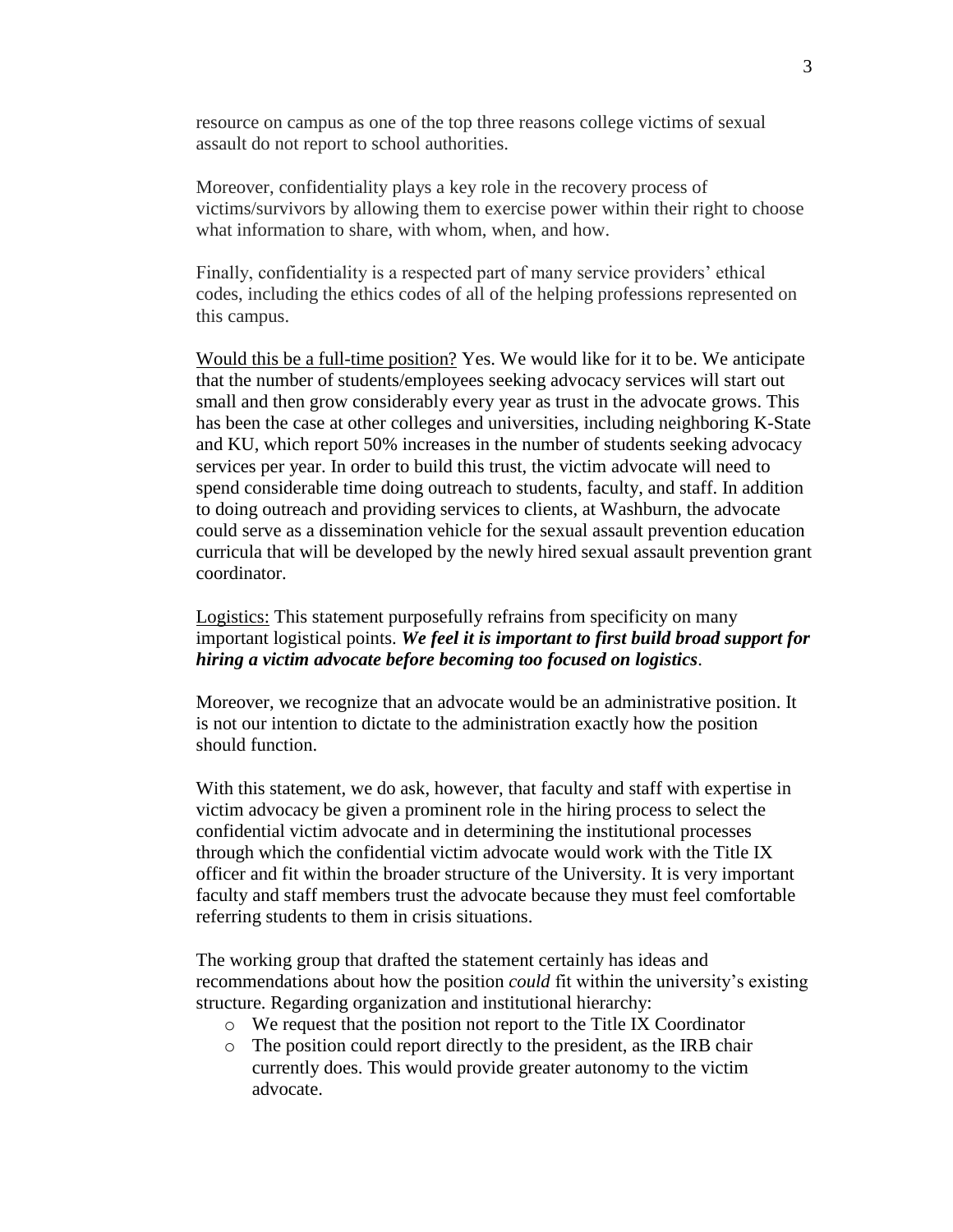- o The advocate position could alternatively report to the Vice President of Student Life, as Counseling Services currently does.
- o A question has been raised about how an advocate would handle a situation in which competing parties claimed the need for assistance. In civil cases, the advocate would likely need to refrain from providing services to competing claimants. In criminal disputes, WU could establish that a false claim is not a condition for which its advocate provides services.

Why can't these services be provided by a community partner? It is our recommendation that Washburn should provide advocacy services directly rather than working through a community partner to provide these services. As explained above, to be effective, the advocate will need to work to build trust on campus. It is thus critical that the advocate be a full-time, highly visible and accessible member of the campus community. Moreover, the advocate will need to have in-depth understanding of the campus community and culture. A college campus is a unique community requiring an advocate that has a comprehensive understanding of student life. An essential skill set for victim advocates is safety planning. If a student decides to report, or more importantly not report, a safety plan would be developed with the victim that addresses the unique features of academic setting. No student should be in a situation where fear and avoidance of a perpetrator drives decisions to attend class or withdraw from the university. A victim advocate would provide the support and safety planning requisite to retention and continued academic performance. In addition, it is important for this position to be a WU position so that WU can protect it from political issues in the Topeka community that might impact a community partner's ability to provide services to Washburn. All of this is not to say, however, that WU's advocate could not also coordinate with community partners in some areas.

Mitigating Faculty Members' Responsibility to Report: Though this is a logistical detail to be determined later, some of the motivation for writing this statement comes from the hope that the presence of a confidential victim advocate would mitigate faculty members' mandated responsibility under Washburn's nondiscrimination policy to report instances of sexual assault or harassment disclosed to them by students to the Title IX officer. An alternative model could be to allow faculty members to instead report such disclosures to the advocate, who would report numbers to the Title IX officer, but not individuals.

How much will it cost? Regarding salary for the position, average salaries in the Midwest for victim advocates are between \$31,000-\$43,000. Victim advocates at KU and K-State receive between \$38,000-4,000 + benefits.

However, it is our position that providing these services will actually generate income for Washburn by helping to retain students who have suffered victimization and recruiting students in search of a student-centered college